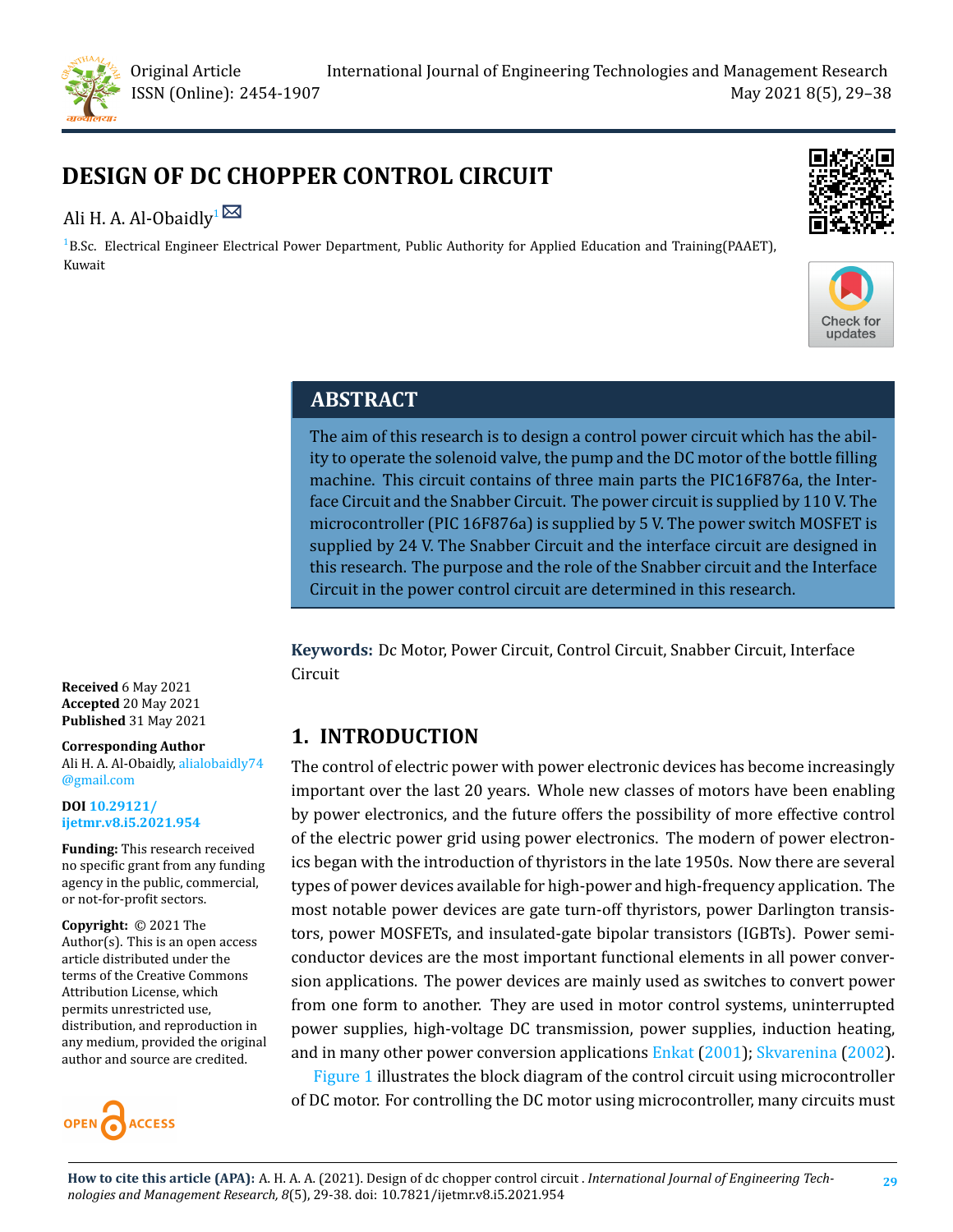be designed for this purpose. The first circuit is the load circuit. The circuit contains the motor under control and the power switch used for the control. The power switch used is the power MOSFET. The power MOSFET must be protect against over voltage as well as over current. the MOSFET is controlled from its gate. The gate is controlled using a train of pulses generate with specific amplitude and frequency for specific application. The MOSFET gate is triggered by the pulses out from interface circuit design for specific application. The interface circuit are designed from several stages of normally off transistor circuit. The main aim of the previous circuit is the amplification. The triggering pulses are generated from the microcontroller 16f876a according to specific operation strategy programmed within it. The last circuit is the microcontroller circuit. This circuit contains the microcontroller itself, its biasing circuit from 5V DC supply. The input to the microcontroller is an analog input used for triggering it. The output of the PIC is a pulse width modulation output. This output depends upon the operation strategy programmed for the control purpose of the load connected to the motor under control.

<span id="page-1-0"></span>

**Figure 1** Block Diagram of the ControlCircuit Using Microcontroller of DC Motor.

The purpose of a DC – DC converters is to supply a regulated DC output voltage to a variable -load resistance from a fluctuating DC voltage. In many cases the DC input voltage is obtained by rectifying a line voltage that is changing in magnitude. DC – DC converters are commonly used in application requiring regulated DC power, such as computer, medical instrumentation, communication devices, television receivers, and battery chargers [P](#page-9-2) [\(2001](#page-9-2)), [Mohan and Robbins](#page-9-3) [\(1995\)](#page-9-3). DC-DC converters are also used to provide a regulated variable DC voltage for DC motor speed control application. The output voltage in DC-DC converters is generally controlled using a switching concept, as illustrated by the basic DC-DC converter. Early DC-DC converters were known as choppers with silicon-controlled rectifiers (SCRs) used as the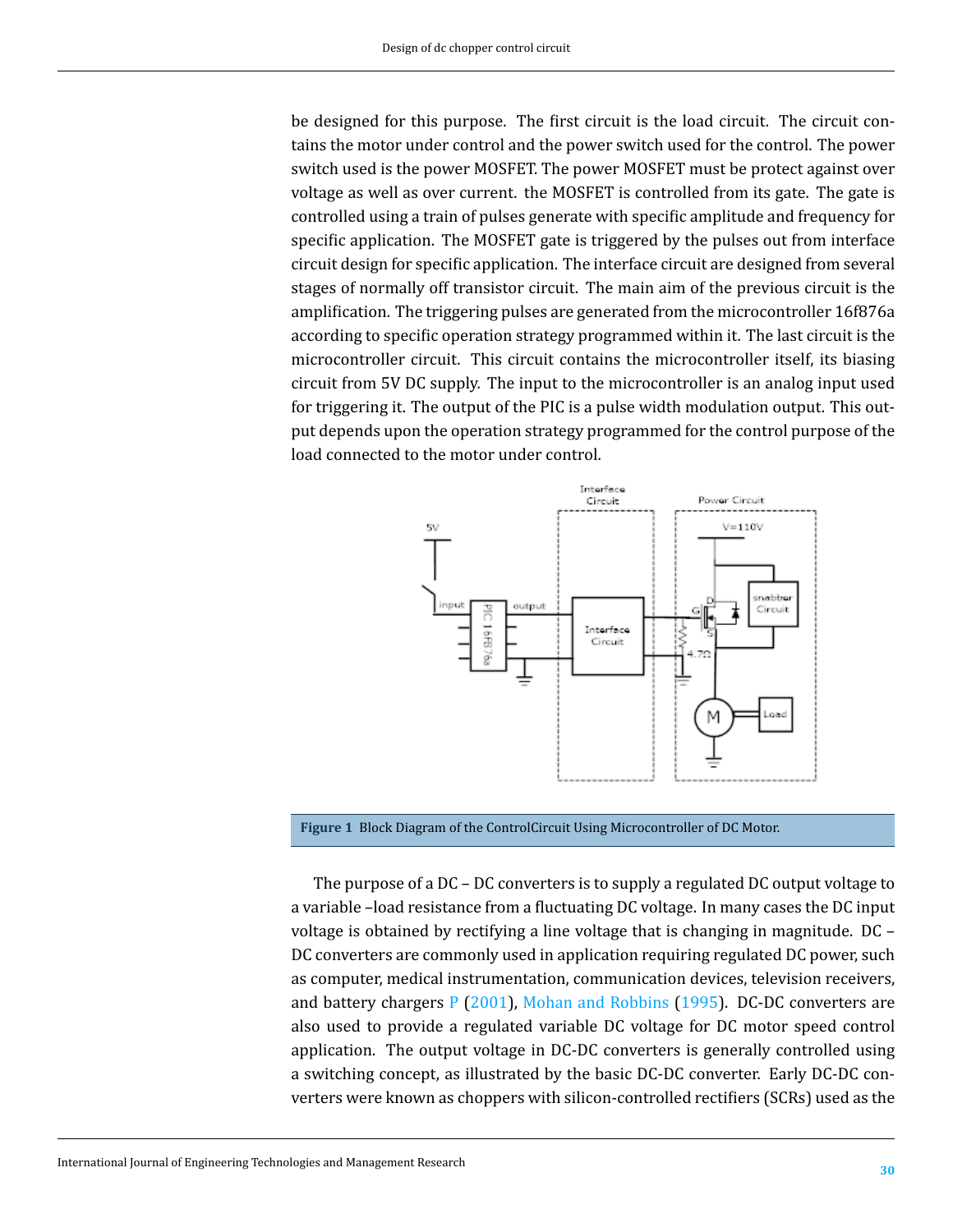switching mechanisms. Modern DC-DC converters classified as switch mode power supplies (SMPS) employ insulated gate bipolar transistors (IGBTs) and metal oxide silicon field effect transistors (MOSFETs).

The switch mode power supply has several functions [Enkat](#page-9-0) ([2001\)](#page-9-0):

- 1. Step down an unregulated DC input voltage to produce a regulated DC output voltage using a buck or step –down converter.
- 2. Step up an unregulated DC input voltage to produce a regulated DC output voltage using a boost or step-up converter.
- 3. Step down and then step up an unregulated DC input voltage to produce a regulated DC output voltage using a buck-boost converter.
- 4. Invert the DC input voltage using a Cuk converter.
- 5. Produce multiple DC output using a combination of SMPS topologies.

The most notable power devices are gate turn-off thyristors, power Darlington transistors, power MOSFETs, and insulated-gate bipolar transistors (IGBTs). Power semiconductor devices are the most important functional elements in all power conversion applications. The power devices are mainly used as switches to convert power from one form to another. They are used in motor control systems, uninterrupted power supplies, high-voltage DC transmission, power supplies, induction heating, and in many other power conversion applications  $P(2001)$  $P(2001)$  $P(2001)$ , [Enkat](#page-9-0) (2001). There are two ways to control with DC motor; mechanical and electrical, one of the electrical ways is DC CHOPPER. A chopper circuit is used to refer to numerous types of electronic switching devices and circuits. Through this paper, Different levels of voltages are supplied to the load using the Chopper. The illustration of the effect of voltage levels to the load is illustrated. The effect of frequency levels upon the performance of the Chopper circuit is presented. The DC Chopper output current is analyzed at different duty cycles is illustrated. The effect of changing frequency is presented through the paper. Chopper drives are used all over the world in traction applications such as battery electric vehicles and mass rapid transit systems. A DC chopper is connected between a fixed-voltage DC source and a DC motor to vary the magnitude of the armature voltage. In addition to armature voltage control, a DC chopper can provide regenerative braking of the motors and can return energy back to the supply [Moghbelli et al.](#page-9-4) [\(1993\)](#page-9-4). The chopper system can offer several operational benefits over conventional means of rectification [Urban](#page-9-5) [\(1998](#page-9-5)).

# **2. MATERIALS AND METHODS**

### **2.1 DESIGN OF THE DC MOTOR CONTROL CIRCUITS USING MICROCONTROLLER**

The design of the control circuits is initiated by the load circuit and terminated by the PIC circuits.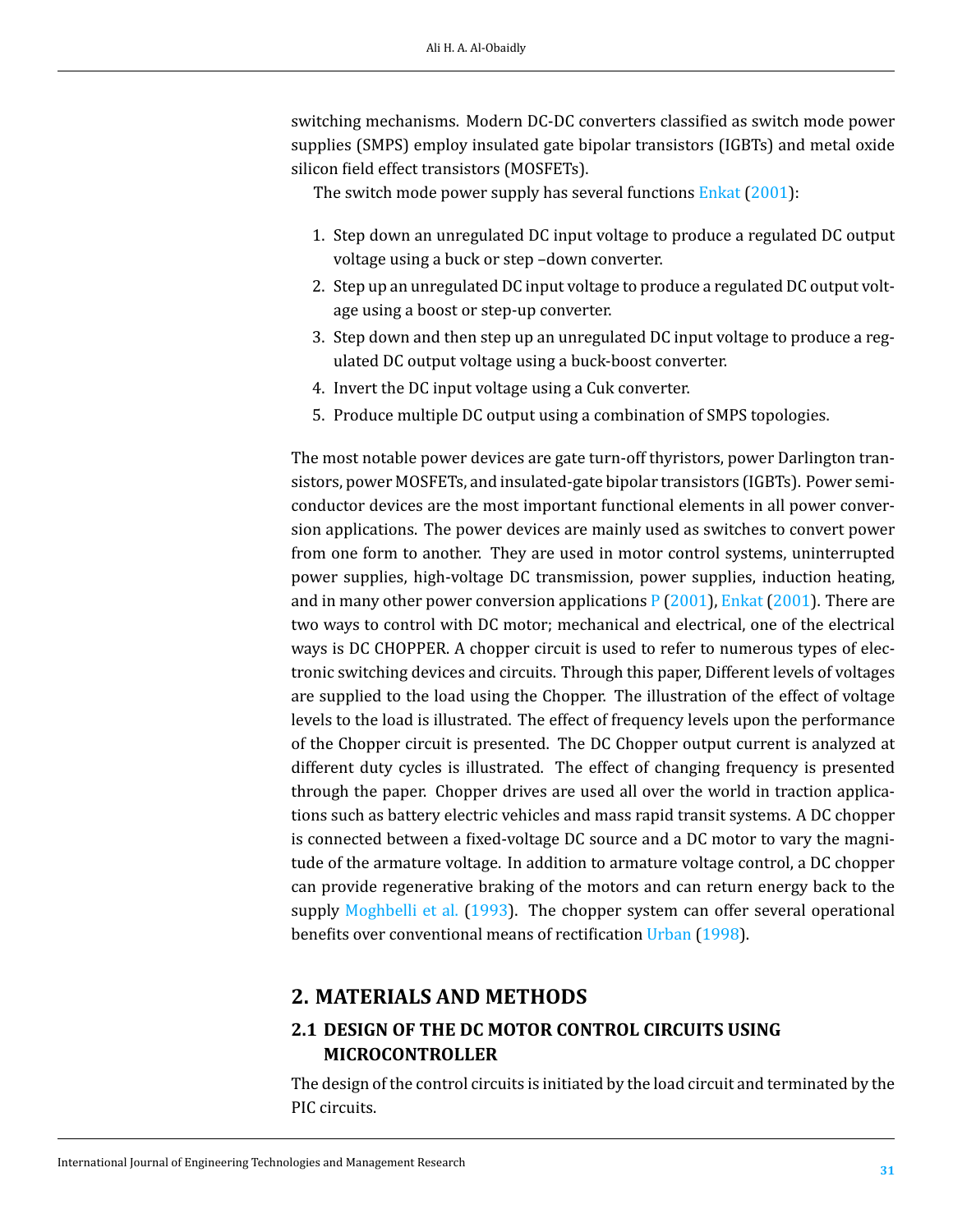#### *2.1.1 LOAD CIRCUIT*

The load circuit contains the following;

- Power supply: which is 220V AC supply, Bridge circuit to rectify the AC voltage to the required voltage used for the motor which is 110V DC.
- DC Motor: The DC motor under control has datasheet parameters of 180V DC and 6 amp. The motor is operated at 110V. the motor load is a mechanical system used for filling automatically several bottles by a dangerous liquid.
- Power switch: The power used for controlling the load system is a power MOS-FET. The operation region of the MOSFET depends upon the load connected to the motor which is approximately 6A, 110V.
- Snabber circuit: The snabber circuit used for protecting the MOSFET against dv/dt. This circuit contains diode, capacitor and resistor.

#### *2.1.2 CIRCUIT DIAGRAM OF THE POWER CIRCUIT*

<span id="page-3-0"></span>

**Figure 2** Power Circuit of theControlling System of DC Motor Using Microcontroller.

Figure [2](#page-3-0) illustrates the power circuit of the controlling system of DC motor using microcontroller.

#### *2.1.3 DESIGN OF SNABBER CIRCUIT*

Figure [3](#page-4-0) illustrates the Snabber circuit using for protection the power MOSFET used to control the DC motor. the application of a fast-rising forward voltage across an MOSFET under off state conditions results in the flow of current across the junction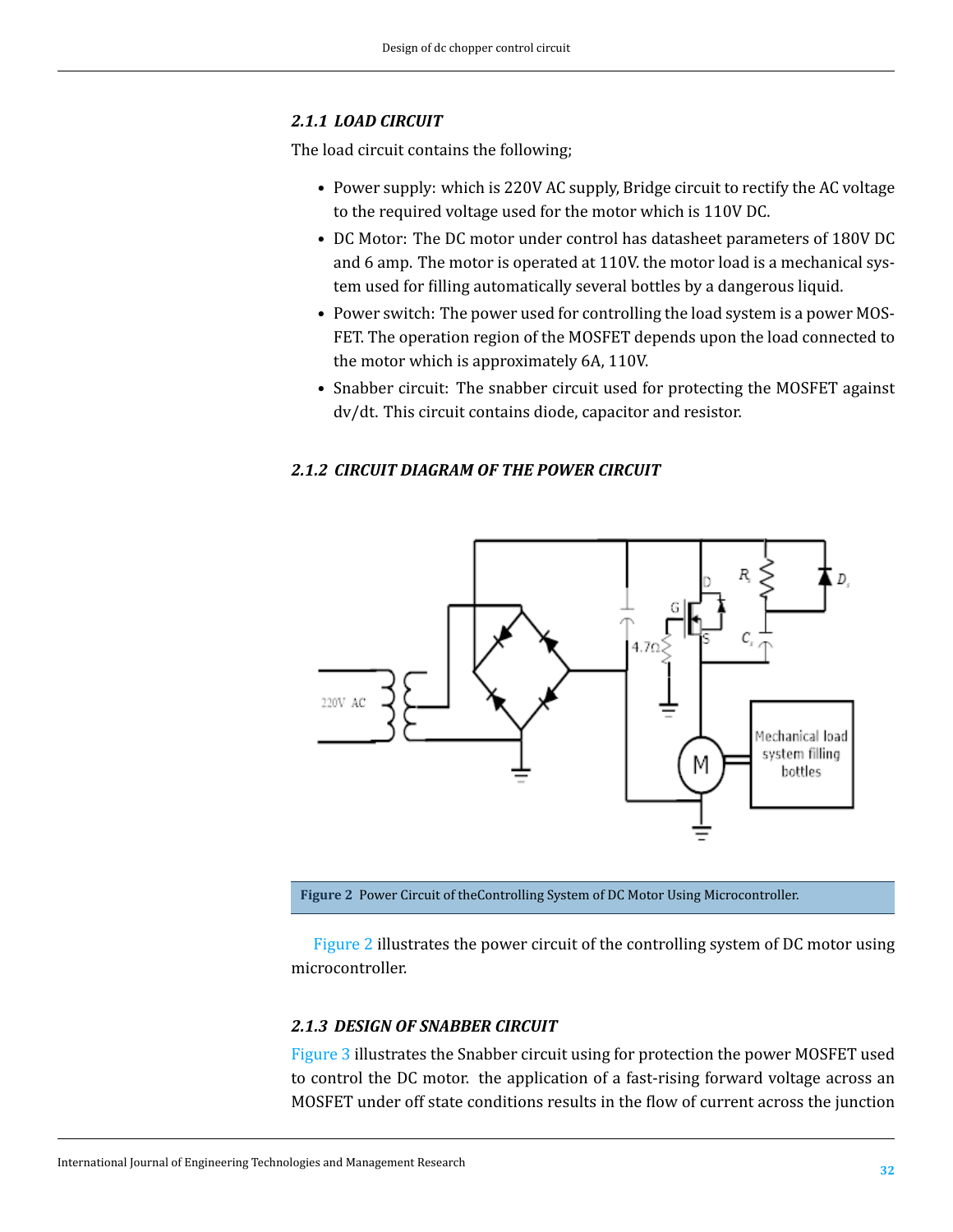<span id="page-4-0"></span>



into the gate layer. The current will turn the MOSFET on if it exceeds the critical value. The RC Snabber circuit is used to prevent unscheduled firing in circuits with high values of dv/dt. A small capacitance across the MOSFET reduces the rate at which the voltage across the MOSFET can change. An approximate value for the capacitance C can be obtained by finding the time constant T and load Rs

$$
\frac{V_{DRM}}{T} = \frac{dv}{dt_{\text{max}}}
$$
\n
$$
\text{and } T \leq R \text{ C}
$$
\n
$$
C \geq \frac{T}{R_s} \geq \frac{V_{DRM}}{R_s dv/dt_{\text{max}}}
$$
\n
$$
\text{and } T \geq t_{\text{off}}
$$
\n(4.2)

*ton* is the MOSFET on time

When the MOSFET is off, the capacitor charges up in a positive direction up to the instant that MOSFET turn on. When the MOSFET is triggered on, the capacitor discharges and adds to the di/dt presented by the original circuit. Therefore, a small resistor Rs is added in series with the capacitor to slow the capacitor discharge and limit the current transient at turn-on. An approximate value of Rs is obtained as;

$$
R_{s} \ge \sqrt{\frac{V_{\text{DRM}}}{(di/dt)_{\text{max}}}}
$$
(4.3)

A suitable value would be  $100\Omega$ .(di/dt) max is the rate of change of current rating of the MOSFET in A/*µ*s.

Although the addition of Rs protects the MOSFET from high values of di/dt, it lowers the dv/dt capability of the MOSFET. To extend dv/dt, a small diode Ds is connected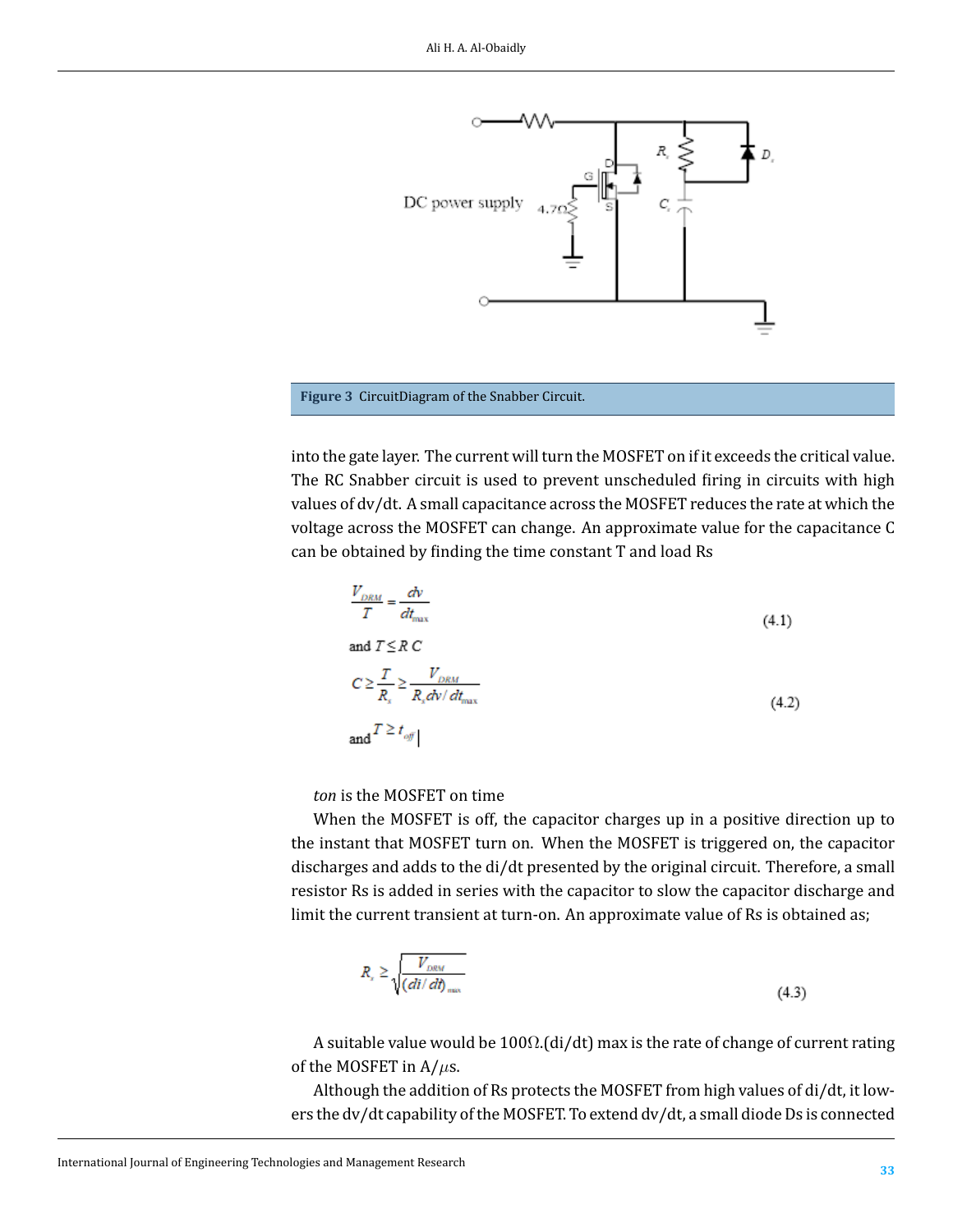across Rs.

The design of snabber circuit means the determination of Rs and Cs. The values of these parameters depend on the data sheet parameters of the power switch MOS-FET. Hence, from datasheet parameters of the MOSFET used, the di/dt, dv/dt and its breakover voltage must be determined. The values of the previous parameters are obtained from the datasheet of the used MOSFET which are as follows;

 $ton = tr + ton = 50 + 80 = 130$ ns  $toff = 200$ ns maximum drain source voltage = 900V maximum Gate source voltage = *±*30V threshold voltage = 15V DC Drain current = 9A drain pulse current = 27A drain source ON resistance =  $1.4\Omega$ 

consequently, the breakover voltage of the MOSFET used for the design is exceed; *VDRM* 900V. The rate of rising of the voltage upon the drain source of the MOSFET must not exceed;

$$
\left. \frac{dv}{dt} \right|_{\text{max}} \le \frac{900}{t_{\text{off}}} = \frac{900}{2 * 200 \, \text{ns}} = 2.25 V / \, \text{ns}
$$

Hence, as the voltage used upon the drain source is 110V, the time required for rising this voltage must become *≥* 48.8 ns. So, the snabber circuit used for protecting the power switch MOSFET must has a time constant equal to or larger than  $\geq$  48.8 ns, so that Rs Cs *≥* 48.8 ns. The value of Rs is determined as

$$
R_{s} \ge \sqrt{\frac{V_{DRM}}{(di/dt)_{max}}}
$$
  
\n
$$
R_{s} = \sqrt{\frac{900}{(27/t_{off})_{max}}}
$$
  
\n
$$
R_{s} = \sqrt{\frac{900}{(27/200 * 10^{-9})}}
$$
  
\n
$$
R = 2.5 m\Omega
$$

As the current passes through the MOSFET is DC, the value of (di/dt) max must has the following value;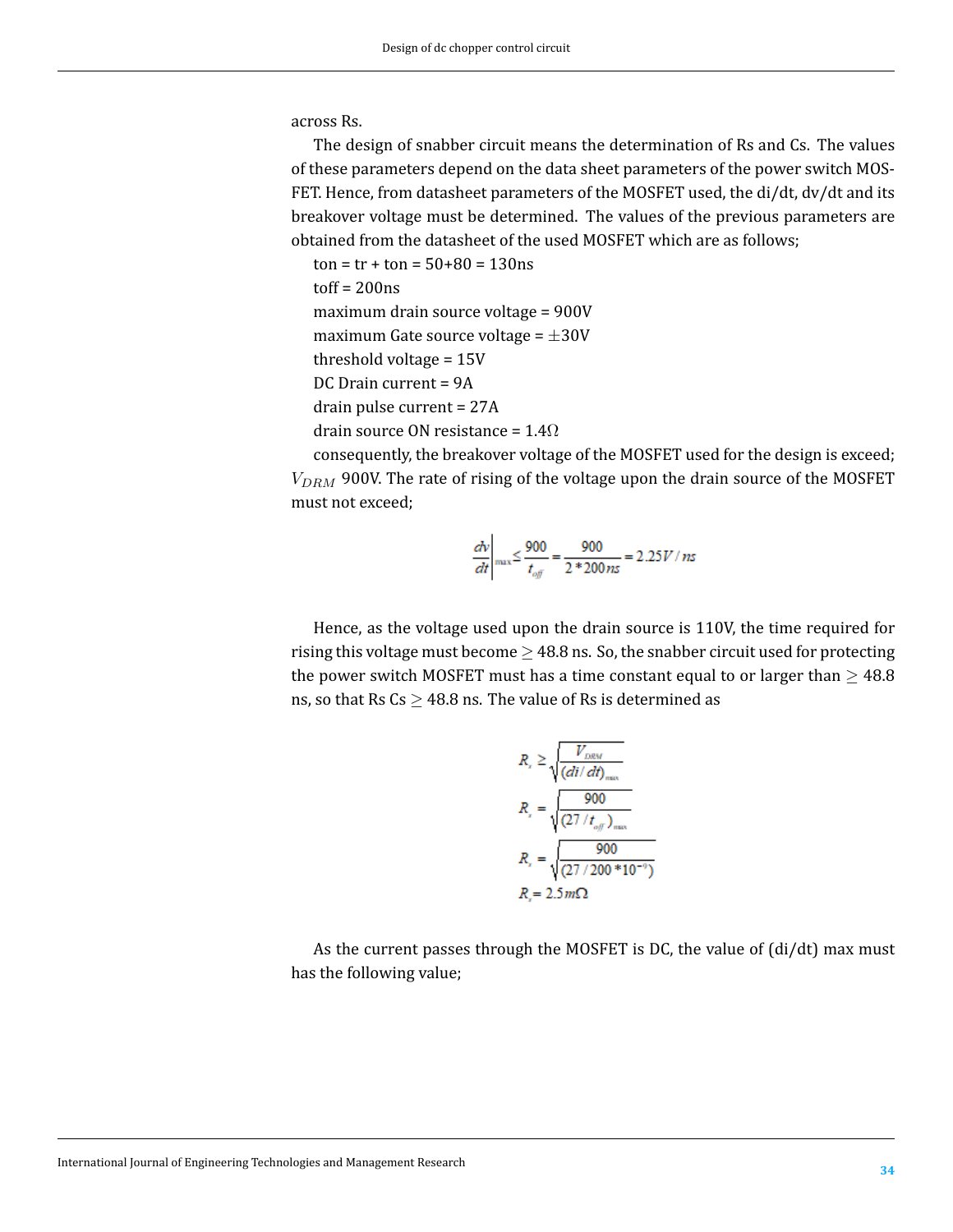$$
R_{x} \ge \sqrt{\frac{V_{DRM}}{(di/dt)_{max}}}
$$
\n
$$
R_{x} = \sqrt{\frac{900}{(9/t_{off})_{max}}}
$$
\n
$$
R_{x} = \sqrt{\frac{900}{(9/200 * 10^{-9})}}
$$
\n
$$
R_{x} = 4.4 m\Omega
$$

So, the selection of *Rs* must be in the range of 2.5mΩ*≤ Rs ≤*4.4mΩ. So, select *Rs* = 3mΩ Hence,

$$
C_s \ge \frac{48.8ns}{R_s}
$$
  

$$
C_s \ge \frac{48.8 * 10^{-3}}{3 * 10^{-3}}
$$
  

$$
C_s = 16.26 \,\mu\text{F}
$$

The last element in the snabber circuit must be designed is diode Ds. The diode selection depends upon the reverse voltage as well as the current passes through it. The reverse voltage of the diode is 110V, and the current through it is  $(110/1.4)$  =78.5 A.

#### *2.1.4 DESIGN OF THE INTERFACE CIRCUIT*

The purpose of the interface circuit  $\left(F_{\text{Figure 4}}\right)$  $\left(F_{\text{Figure 4}}\right)$  $\left(F_{\text{Figure 4}}\right)$  is to connect the microcontroller output to the gate to source current of the MOSFET power switch. The maximum PIN input or output current of the PIC pins is 25mA as shown from microcontroller datasheet. The interface circuits are the stages of normally off transistor circuits. In this research the transistor used for designing the interface circuit is 2N3904. This transistor has the following specification;

as the transistor operates such that the collector emitter saturation voltage becomes 0.2V. The required base current will be 1mA and the collector current Ic is 10mA as shown from datasheet. Consequently, the interface circuit is a normally off transistor circuit as shown in the following (Figure [5](#page-7-1) ). When the transistor is in the ON condition, VBEON is 0.85V. Hence,

$$
R_B = \frac{5 - 0.85}{1mA} = 4.15 K\Omega
$$

$$
R_C = \frac{24 - 0.2}{10 mA} = 2.38 K\Omega
$$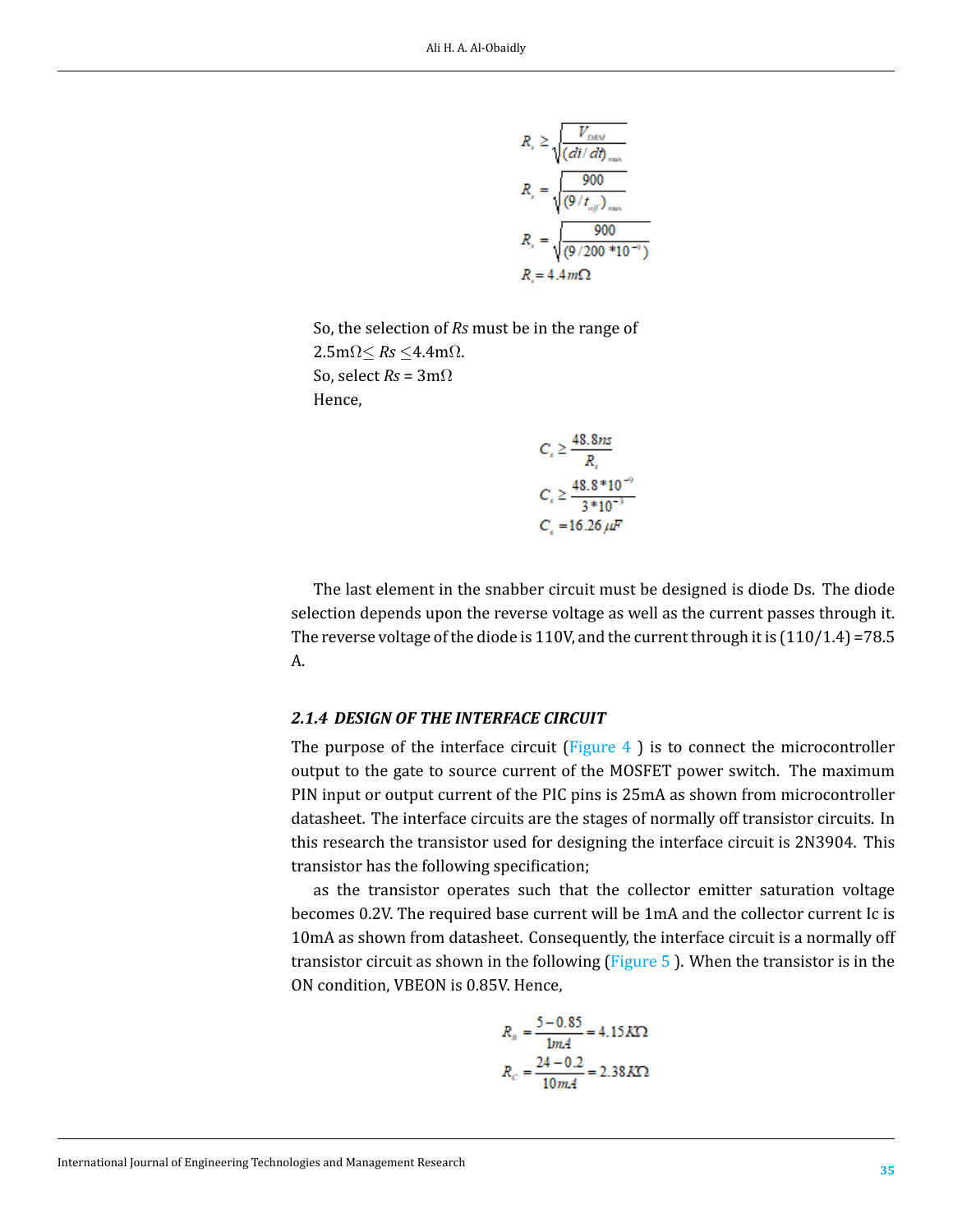<span id="page-7-0"></span>

<span id="page-7-1"></span>



**Figure 5** Interface Circuit.

# **3. RESULTS AND DISCUSSIONS**

Rc & RB are designed in the interface circuit. The interface circuit is supplied by 24 V. Cs, Rs and Ds are designed in the Snabber circuit. The Snabber circuit is supplied by 110 V. Figure 6 illustrate the power and control circuit designed to operate three elements of the filling bottle machine. The three elements are the Pump, the Motor and the Solenoid Valve. The operating of the Pump, the Motor and the Solenoid Valve depend on the microcontroller. The output voltage of the microcontroller is 5 V. The filling bottles machine system is managed by microcontroller. The Motor, the Pump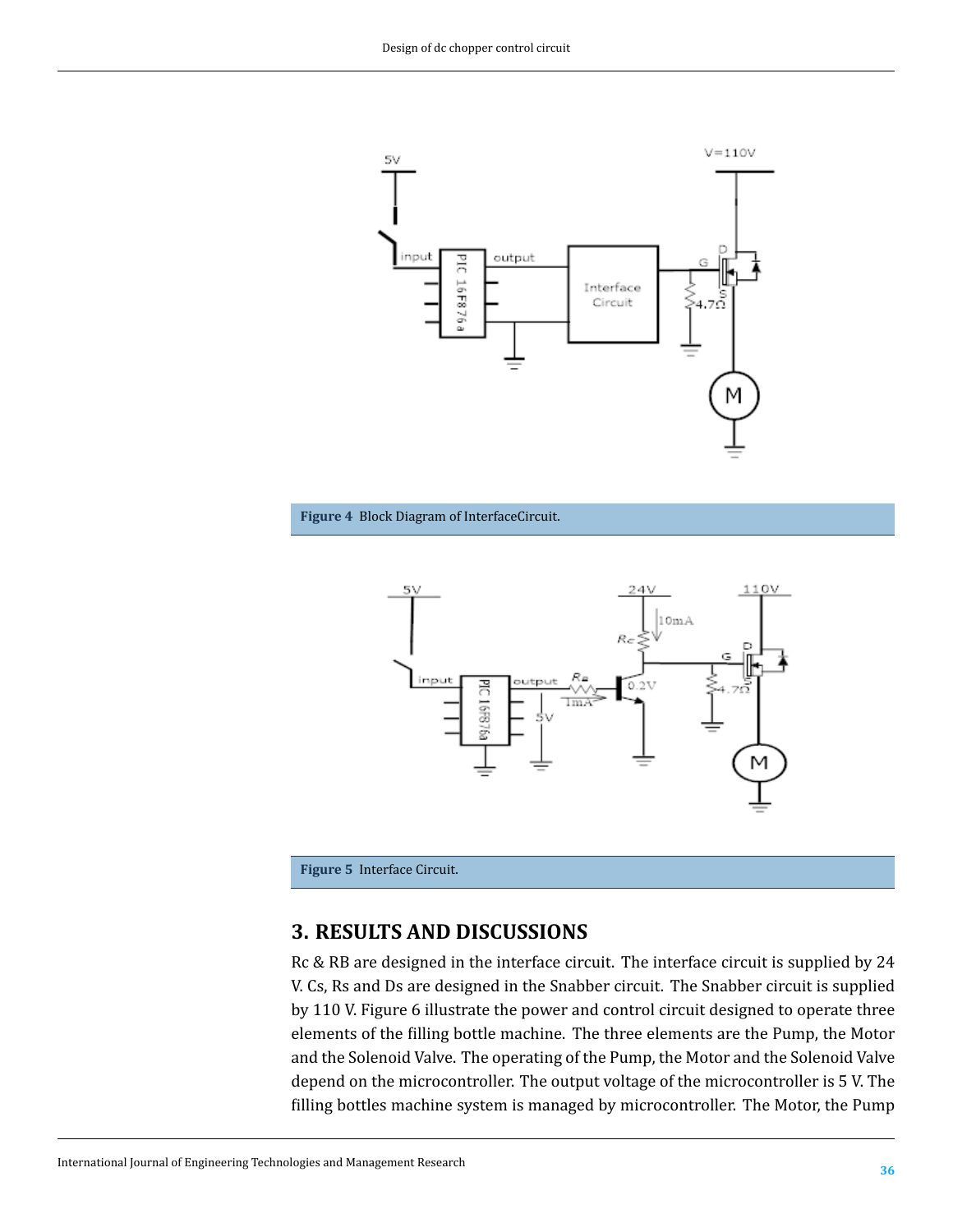and the Solenoid Valve, All of them has an interface circuit and a MOSFET. The microcontroller output operates the interface circuit, consequently, the interface circuit turns on the MOSFET gate. By programming the microcontroller, the Pump circuit turns on to fill the tank with liquid, then the Motor circuit turns on to put the bottle exactly under the Solenoid Valve, after that, the Solenoid Valve circuit turns on to fill the bottle with liquid. This cycle is repeated until the bottles is finished.



**Figure 6** Power and control Circuits.

# **4. CONCLUSIONS AND RECOMMENDATIONS**

In this research, the power and control circuit are designed for controlling the Mechanical load system filling bottles by using the microcontroller (PIC 16F876a). The Pump, the Motor and the Solenoid Valve are controlled by the microcontroller outputs. The Snabber circuit is designed to protect the power MOSFET. The interface circuit is designed to connect the microcontroller output to the gate of the MOSFET power switch. Writing a computer program and downloading it on a (PIC 16f876a) to control the Pump, the Motor and the Solenoid Valve is recommended. Illustrating the waves of the Pump, the Motor and the Solenoid Valve on the oscilloscope is recommended.